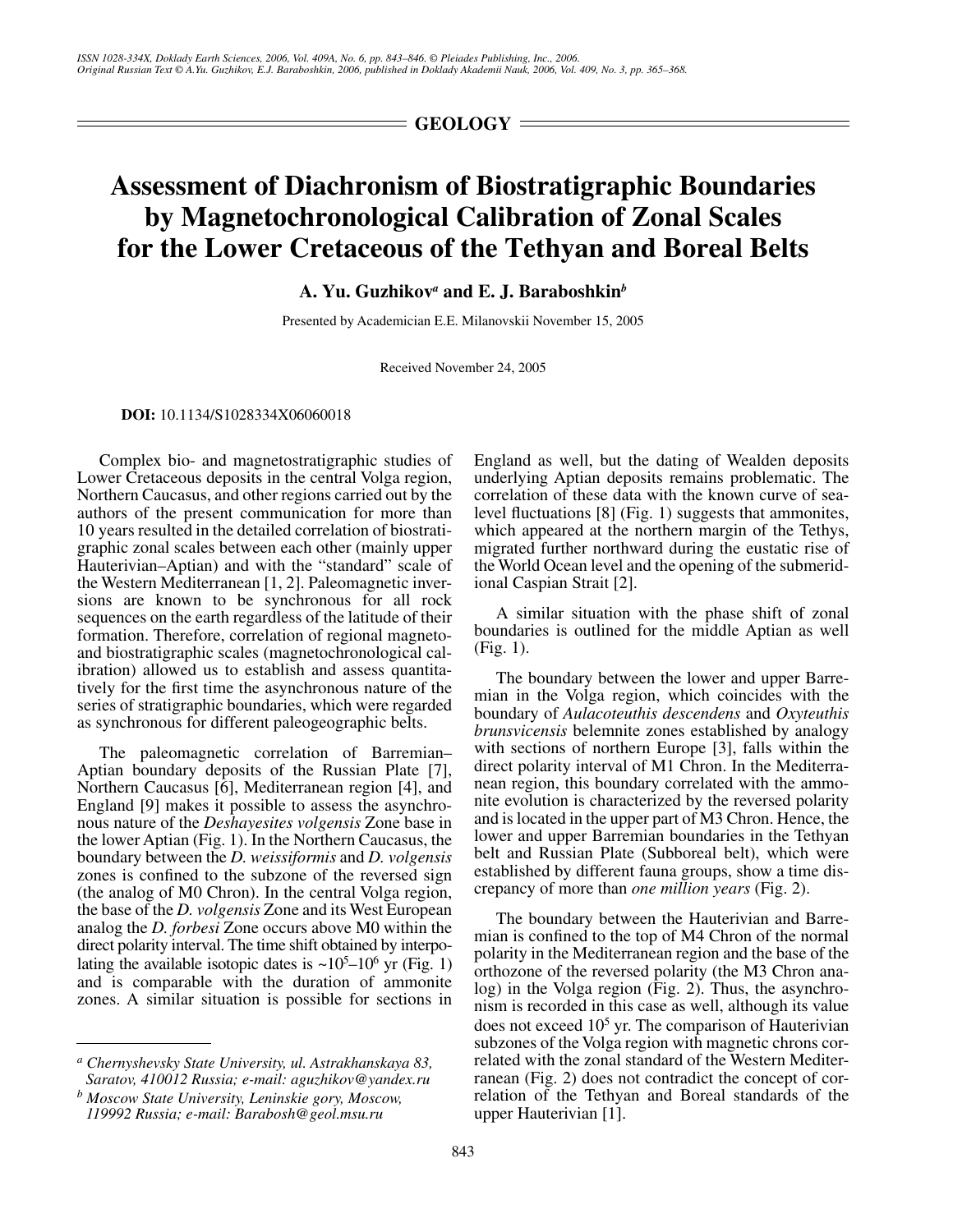

**Fig. 1.** Magnetochronological calibration of zonal scales for the lower–middle Aptian deposits of the central Volga region, Western Mediterranean, Northern Caucasus, and southern England. Boundaries of biostratigraphic zones within monopolar intervals are conventional. (*1, 2*) Isochronous (paleomagnetic) and biostratigraphic boundaries, respectively; (*3*) stratigraphic hiatuses; (*4*) stratigraphic correlation with the consideration of paleomagnetic data: (*a*) (proven), (*b*) inferred.

Despite many efforts, the correct correlation of the Boreal and Tethyan Barremian based on only the paleontological data with consideration of the paleogeographic isolation of the basins remains an extremely complicated and, probably, unsolvable problem [2]. (A similar problem also arises for other intervals, such as the lower Hauterivian, upper Aptian, and so on.) We believe that this problem can be reasonably solved by drawing the Hauterivian/Barremian boundary in the General Stratigraphic Scale (GSS) at the M3 Chron base; the Barremian substage boundary, at the M3 Chron top; and the Barremian/Aptian boundary, at the M0 Chron base. We have given preference to this version with consideration of the fact that the universally recognized stratotypes of the Hauterivian, Barremian, and Aptian are located in the Tethyan realm.

Any other isochronous events of a planetary scale (for instance, anomalies of stable isotopes) can be used for the same purposes instead of the paleomagnetic criterion. These events, however, are rare as compared to geomagnetic inversions, the number of which is comparable with the number of biostratigraphic zones. The current version of the global curve of sealevel fluctuations, which complies in detail with the condition formulated above, has a regional tectonic control. Therefore, eustatic cycles of the third order are not always identifiable. Moreover, the Haq–Vail curve is inapplicable to continental deposits. In terms of the accuracy of determinations, isotope dates are insufficiently accurate for detailed interregional correlations and the assessment of the synchronism of stratigraphic boundaries. Thus, no alternative to paleomagnetic methods is available at present for the establishment of synchronism of events and stratigraphic boundaries. Therefore, we should recognize the paramount role of paleomagnetic criteria for substantiating and tracing GSS units and should use them in combination with paleontological methods for the GSS construction.

Such precedents have already taken place, e.g., the proposal of the International Working Group on the Aptian [5] to use the M0 Chron base as the main criterion for establishing the Barremian/Aptian boundary. The data obtained on the diachronous nature of biostratigraphic boundaries in different paleobiogeographic belts give grounds for discussing the problem as to what unit should be the principal unit of the GSS (zone or stage).

The use of stages as principal stratigraphic units of the GSS is justifiable at present, because the time interval  $(10^5 - 10^6$  yr) corresponding to asynchronism of stratigraphic boundaries is negligible as compared to the duration of ages (Fig. 3). When tracing substages by biostratigraphic methods, the diachronism of their boundaries can be comparable to the duration of substages themselves. This is unacceptable for GSS units. Therefore, substages cannot serve as GSS units until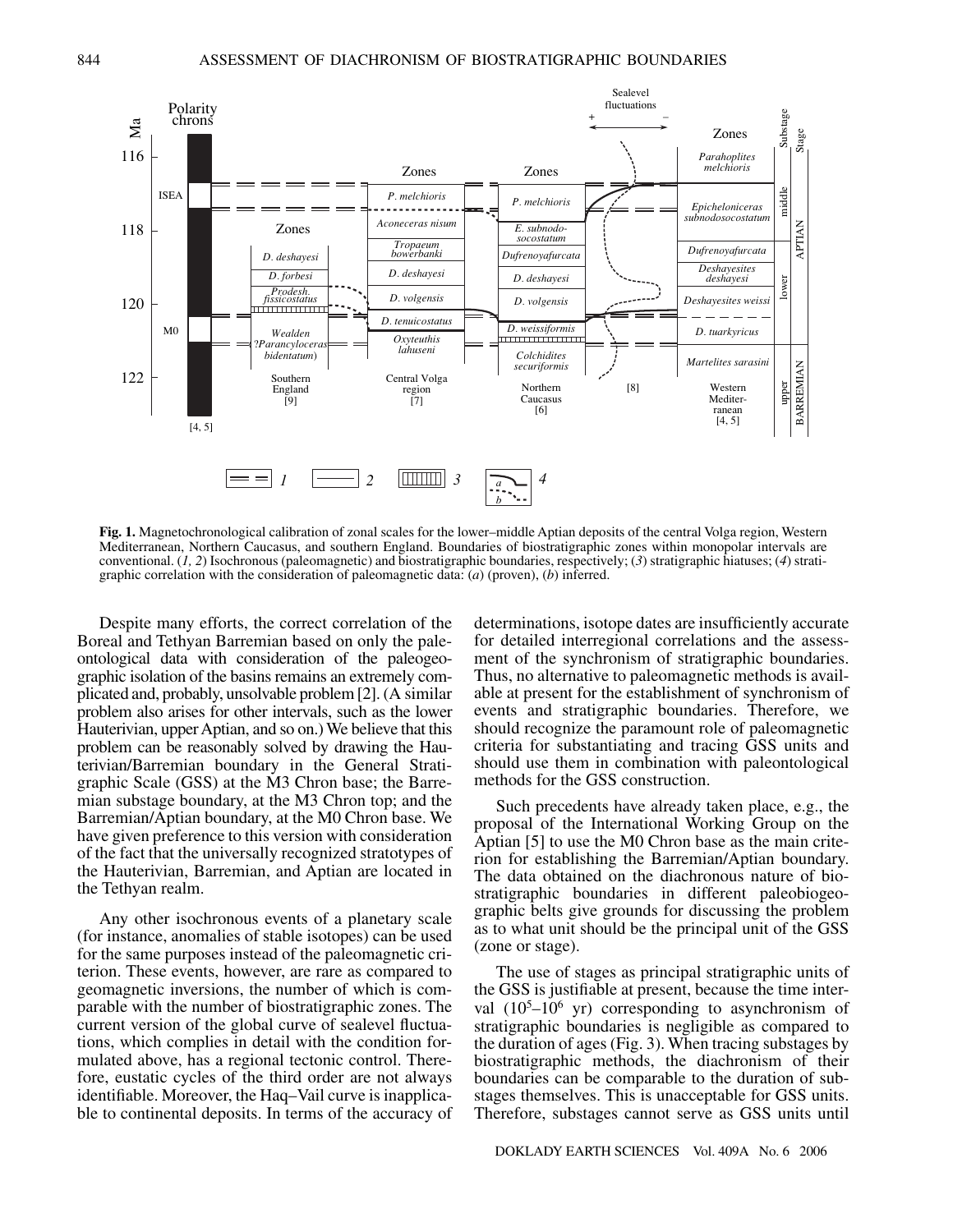

**Fig. 2.** Magnetochronological calibration of zonal scales for the Hauterivian–Barremian of the central Volga region and Western Mediterranean. See Fig. 1 for symbols.

methods providing isochronism of their boundaries appear. This conclusion is valid to a greater extent for biostratigraphic zones: diachronism of boundaries of ammonite and belemnite zones for the Lower Cretaceous can exceed their own duration (!).

Of course, the above statement does not mean that we should discard the zones (in the chronozone sense) as potential principal units of the GSS. If methods for the substantiation of isochronism of zonal boundaries that occur in remote sections and/or different paleoclimatic belts will be elaborated, such zones can successfully represent more detailed principal units of the GSS.

The results obtained suggest the following conclusions.

(1) Stage, substage, and zonal boundaries of the Hauterivian, Barremian, and Aptian in the Tethyan belt differ in the absolute age from analogous boundaries in

the Boreal belt by a value of  $\sim 10^5 - 10^6$  yr, which is comparable with the duration of Early Cretaceous ammonite zones.

(2) For the Hauterivian–Aptian interval of the GSS, it is expedient to propose the following intervals as references: (1) the M3 Chron base for the Hauterivian/Barremian boundary, (2) the M3 Chron top for the Barremian substage boundary, and (3) the M0 Chron base for the Barremian/Aptian boundary (according to [5]).

(3) A stage is the main stratigraphic unit of the GSS for integrated substantiation, since diachronism of its boundaries is negligible for remote correlations as compared to its duration. Units of the substage or zone rank cannot be adopted as principal units for the time being (at least, for the Lower Cretaceous).

4. When establishing a stage (substage, zonal) boundary relative to geomagnetic inversion (or another